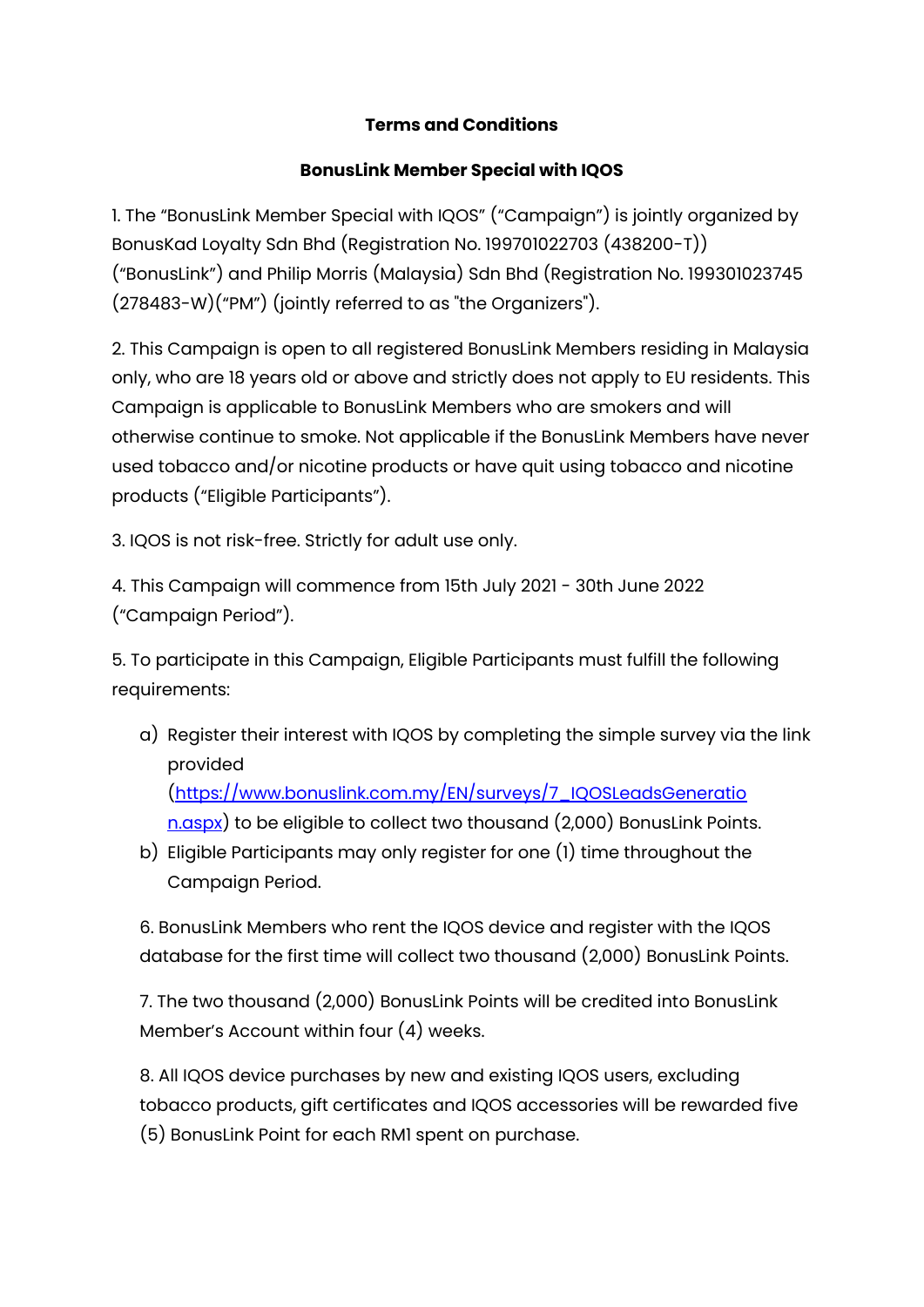9. This Campaign is applicable for all IQOS device purchase (excluding tobacco products, gift certificates, and IQOS accessories) at the "IQOS Authorised Store Malaysia" on Lazada, IQOS Care Team and IQOS Authorised Care Centres. Please visit<https://malaysia.iqos.com/en/store-locator> to locate a nearest store.

10. BonusLink Card Number must be presented in order to be eligible to collect BonusLink Points.

11. For purchase via Lazada, once the order on Lazada has been received, the IQOS Care team will contact BonusLink Members via 03 – 27226700 for age verification. BonusLink Members are required provide their BonusLink Card Number to the IQOS Care Team in order to be eligible to collect BonusLink Points.

12. This Campaign is not applicable with other in-store deals or special offers, unless stated otherwise. This Campaign does not apply to any tobacco products, gift certificates, and IQOS accessories.

13. For more information, please call the IQOS Care Team at 1800-88-3858. 14. For any matters related to BonusLink membership, please refer to BonusLink terms and conditions at

[https://www.bonuslink.com.my/EN/AboutUsHowItWorks.aspx.](https://www.bonuslink.com.my/EN/AboutUsHowItWorks.aspx)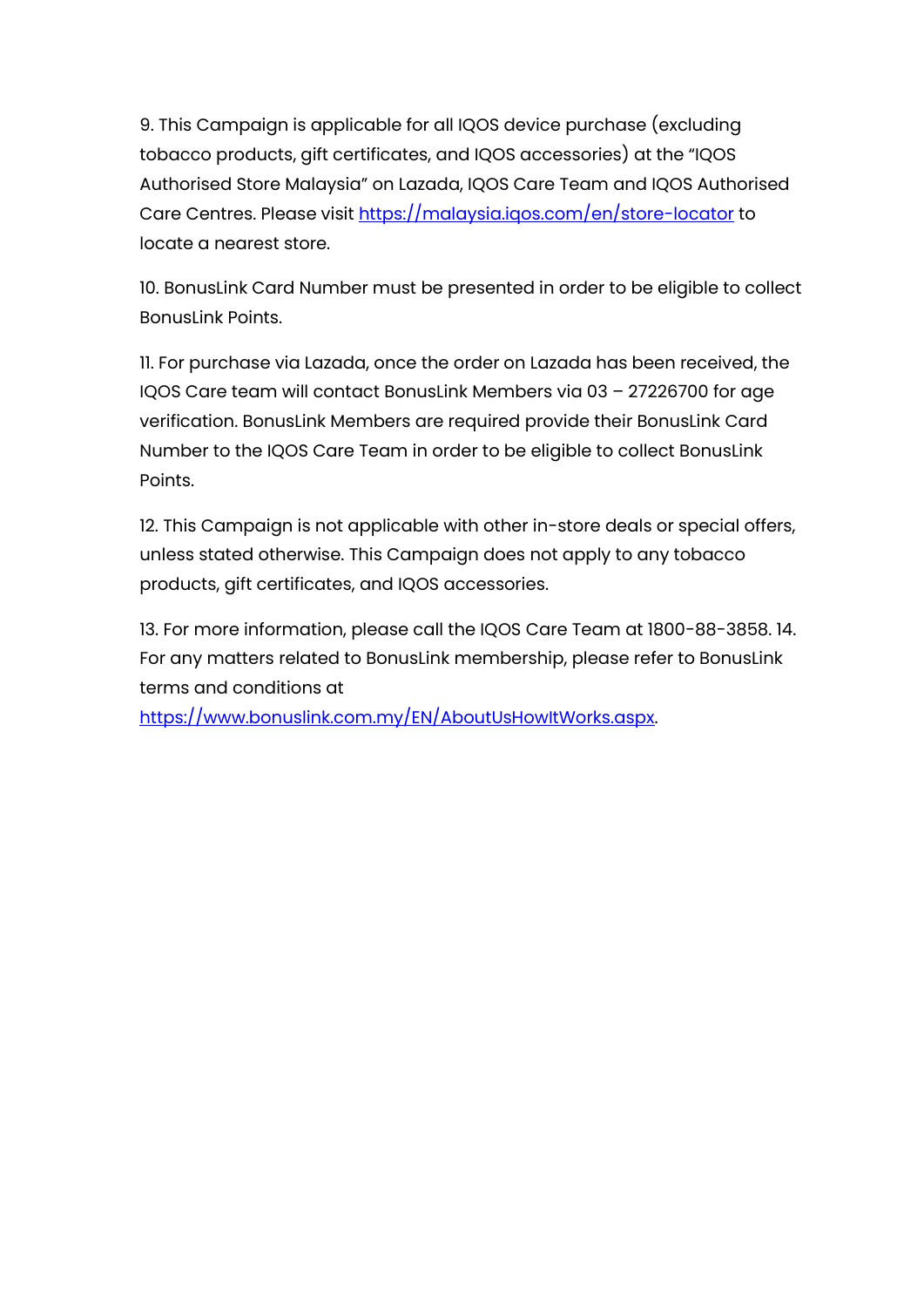## General Terms and Conditions

1. By participating in this Campaign, all BonusLink Members are deemed to have read, understood and expressly agree to be legally bound by the Terms & Conditions of this Campaign as stated herein and any additional terms and conditions stipulated by the Organizers from time to time (as may be applicable) including all decisions of the Organizers in all matters without limitation or qualification related thereto which will be deemed as final and binding on all participants and no correspondence or appeals will be entertained.

2. All Organizers' decisions on all matters including but not limited to the eligibility of BonusLink Members and/or Campaign mechanics for this Campaign or in the event of any dispute shall be final and binding and no correspondence or appeals shall be entertained.

3. The Organizers reserve the absolute right, at any time, to verify the validity of any successful transactions and/or eligible BonusLink Members at any point in time.

4. Retrospective claims by BonusLink Members for the award of BonusLink Points will not be entertained. Subject to **Clause 15** above, any request by BonusLink Members to provide their BonusLink Card Number and/or to be eligible for BonusLink Points after a transaction has been completed will not be entertained. Only BonusLink Members who fulfill the Campaign Terms and Conditions shall be eligible for the award of BonusLink Points.

5. The Organizers reserve the absolute right to revise the BonusLink Points to be awarded from time to time without any prior notice to any party including but not limited to the BonusLink Members.

6. The Organizers reserve the right at their sole discretion to disqualify any BonusLink Member and/or to retract or forfeit the award of BonusLink Points from any BonusLink Member if they believe the BonusLink Member has (singularly or jointly with any other BonusLink Member) undertaken any fraudulent practice and/or activities to earn the BonusLink Points or undertaken any activities that are or may be harmful to this Campaign or to the Organizers.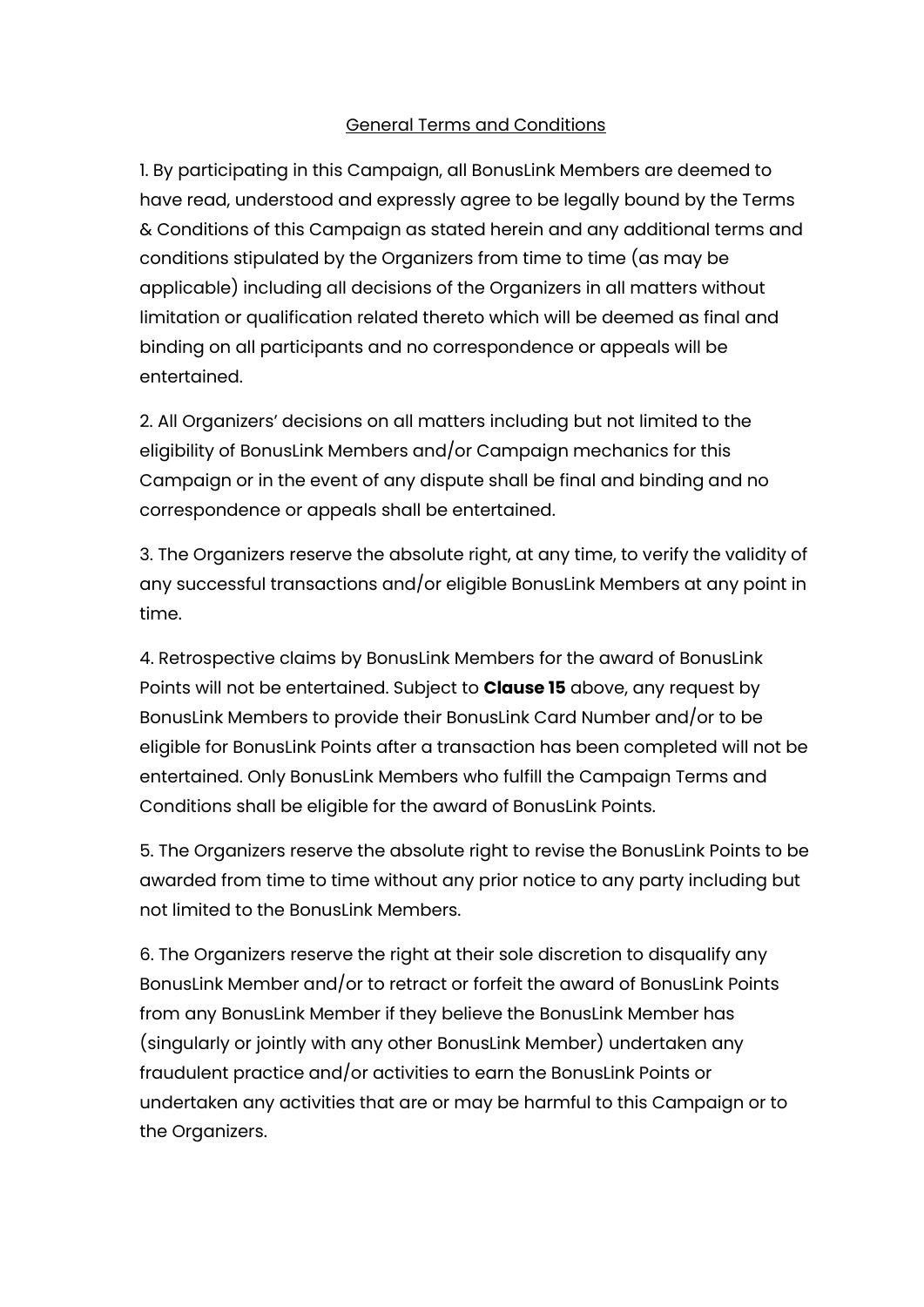7. These Terms and Conditions, as the same may be amended from time to time shall prevail over any inconsistent terms, conditions, provisions or representation contained in any other promotional materials and/or advertisements relating to this Campaign. In the event of any conflict or inconsistency between the English version and any translation thereof, the English version of the Terms and Conditions shall prevail.

8. The Organizers reserve the sole and absolute right to vary, delete and/or add to any of these Terms and Conditions (wholly or in part) from time to time in such manner as the Organizers deem appropriate without prior notice to any party including but not limited to BonusLink Members.

9. The Organizers reserves the absolute right to cancel, terminate or suspend this Campaign with or without any prior notice and/or assigning any reason. For the avoidance of doubt, any cancellation, termination or suspension by the Organizers of this Campaign shall not entitle any party to any claim or compensation against the Organizers for any and all losses and/or damages suffered or incurred as a direct or indirect result of the act of cancellation, termination or suspension.

10. In no event will the Organizers be liable for any loss or damages including without limitations, loss of income, profits or goodwill, direct or indirect, incidental, consequential, exemplary, punitive and/or special damages of any party including third parties howsoever arising whether in contract, tort, negligence or otherwise, in connection with this Campaign, even if the Organizers has been advised of the possibility of such damages in advance, and all such damages are expressly excluded.

11. The Organizers to the fullest extent permitted by law exclude all warranties, rights and remedies (including warranties implied by statute or otherwise) that BonusLink Members would otherwise be entitled to by law.

12. BonusLink Members are responsible for and shall comply with all these Terms and Conditions and BonusLink Members shall not, as part of the participation in this Campaign, breach any of these terms.

13. All BonusLink Members shall comply with all applicable laws when participating in this Campaign.